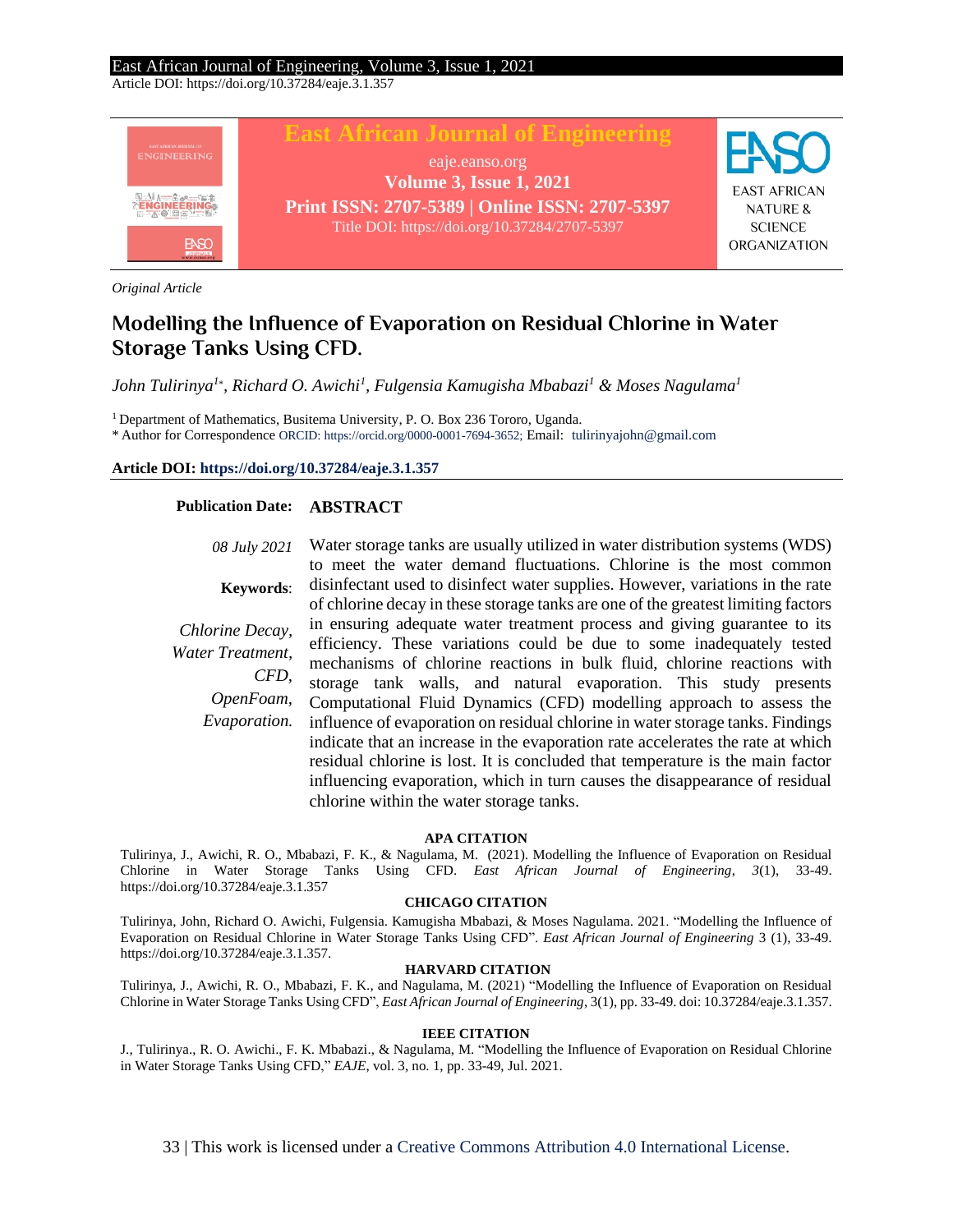#### **MLA CITATION**

Tulirinya, John, Richard O. Awichi, Fulgensia Kamugisha Mbabazi, & Moses Nagulama. "Modelling the Influence of Evaporation on Residual Chlorine in Water Storage Tanks Using CFD." *East African Journal of Engineering*, Vol. 3, no. 1, Jul. 2021, pp. 33-49, doi:10.37284/eaje.3.1.357.

### **INTRODUCTION**

The study of chlorine decay phenomena is of prime importance in water treatment processes, mainly due to the different mechanisms involved in the chlorine decay process. These mechanisms include bulk decay, wall decay and evaporation (Noh et al., 2016). Bulk decay involves the reaction of chlorine with the water; wall decay involves the reaction of chlorine with the wall of the tank, while evaporation involves the conversion of the liquid phase to the vapour phase. Application, monitoring and control of the chlorination process are necessary to meet both chlorine demand and residual chlorine in water distribution systems. Residual chlorine ensures that there is no water re-contamination with different micro-organisms, and therefore water consumers are supplied with safe water for various consumptions.

After water treatment processes such as coagulation, flocculation, sedimentation and sand filtration, water is subjected to disinfection in order to kill any remaining micro-organisms; and to protect the water from germs when it is piped to various destinations (Pickford, 1996). The most commonly used method for water disinfection in developing countries is chlorine dosing since a residual concentration of chlorine is essential throughout the water distribution systems to prevent re-contamination of micro-organisms.

Typical forms of chlorine used in water treatment are; Elemental chlorine which is in either liquid or gaseous form, Hypochlorite and Chlorine Dioxide (Clasen & Edmondson, 2006). Chlorine reacts with water to form hypochlorous and hydrochloric acids, i.e.:

$$
Cl_2 + H_2O \rightarrow HOCl + H^+Cl^-
$$
  
(1)

Here, *Cl*2 is the chlorine, *H*2*O* is water, *HOCl* is hypochlorous acid and *H*<sup>+</sup>Cl<sup>−</sup> is hydrochloric acid. The hypochlorous acid further reacts with water as follows;

$$
H O Cl + H_2 O \rightarrow H_3 O^+ + O Cl^-
$$
  
(2)

It is the hypochlorous acid (*HOCl*) and hypochlorite ions (*OCl*<sup>−</sup> ) which have the disinfection potential and are referred to as free chlorine.

On many occasions, as shown in *Figure 1*, chlorine is noted to disappear within the storage tanks. Thus, monitoring residual chlorine in storage tanks is so important and this provokes the need to assess the influence of evaporation on residual chlorine in water storage tanks.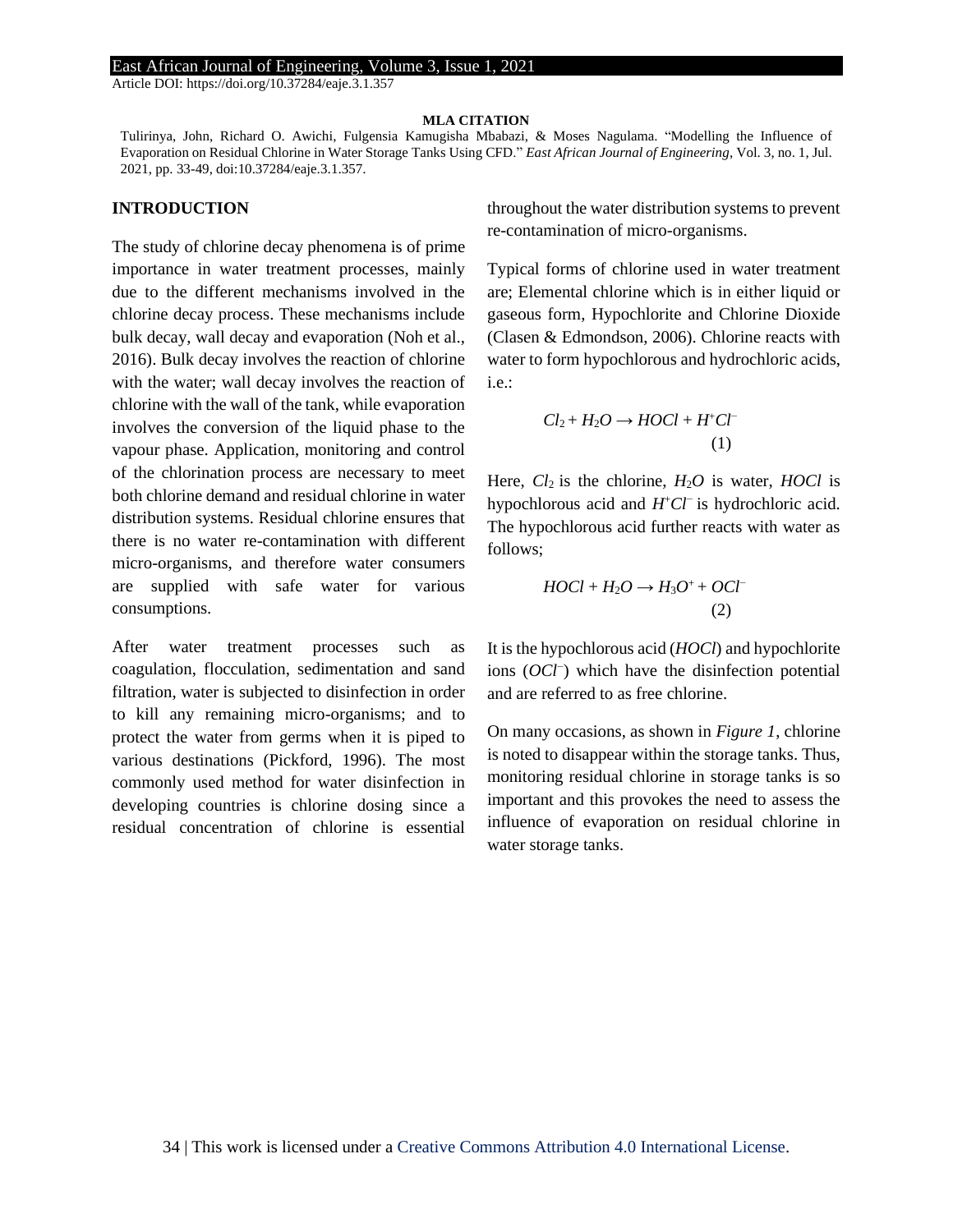Article DOI: https://doi.org/10.37284/eaje.3.1.357



**Figure 1: Physico-chemical mechanisms involved in chlorine disappearances in a water storage tank**



### **MATERIALS AND METHODS**

### **Phase Transport Equations**

According to Vyzikas et al. (2015), the phase transport equation for both the liquid and vapour phases in OpenFOAM are written as follows respectively;

$$
\frac{\partial \rho_l \alpha_l}{\partial t} + \nabla \cdot (\rho_l \alpha_l V_l) = \dot{m}_l
$$
\n(3)\n
$$
\frac{\partial \rho_v \alpha_v}{\partial t} + \nabla \cdot (\rho_v \alpha_v V_v) = \dot{m}_v
$$
\n(4)

These can be expressed as;

$$
\frac{\partial_{\alpha_l}}{\partial_t} + \nabla \cdot (\alpha_l V_l) = \frac{\dot{m}_l}{p_l}
$$
\n
$$
(5)
$$
\n
$$
\frac{\partial_{\alpha_p}}{\partial_t} + \nabla \cdot (\alpha_v V_v) = \frac{\dot{m}_v}{p_v} = \frac{-\dot{m}_l}{p_v}
$$
\n
$$
(6)
$$

since  $m^{\dagger}$   $_{v} = -m^{\dagger}$  *l* by Sun et al. (2014).

*Equations 5* and *6* can be combined to have one equation as;

$$
\frac{\partial \alpha_n}{\partial t} + \nabla \cdot (\alpha_n V_n) = \pm \frac{\dot{m}_l}{\rho_n} \tag{7}
$$

where  $m \neq n^{-1}$   $\epsilon^{-}$   $m \neq e$  and *n* is the phase type.

It should be noted that  $\alpha_l + \alpha_v = 1$ 

The phase transport equation for liquid phase is implemented in OpenFOAM as;

$$
\frac{\partial \alpha_l}{\partial t} + \nabla \cdot (\alpha_l V) + \nabla \cdot (\alpha_l \alpha_v V_{\Omega}) = \frac{\dot{m}_c + \dot{m}_e}{\rho_l}
$$
\n(8)

where  $V_{\Omega} = V_l - V_v$ , the term  $V_{\Omega}$  is introduced to ensure that the liquid-vapour interface is compressed to prevent a jump in the fluid variables as molecules change from liquid to vapour.  $\alpha_l$  is the liquid phase fraction,  $a_\nu$  is the vapour phase fraction, the term  $\alpha_l \alpha_v$  ensures that the term  $V_\Omega$  is only active at the liquid-vapour interface,  $\rho_i$  is the liquid density, *V* is the fluid velocity vector, and *t* is time.

The change in the transport properties of individual phases is averaged to get the properties of a homogeneous phase. These are implemented in OpenFOAM software (Jasak 1996) as follows;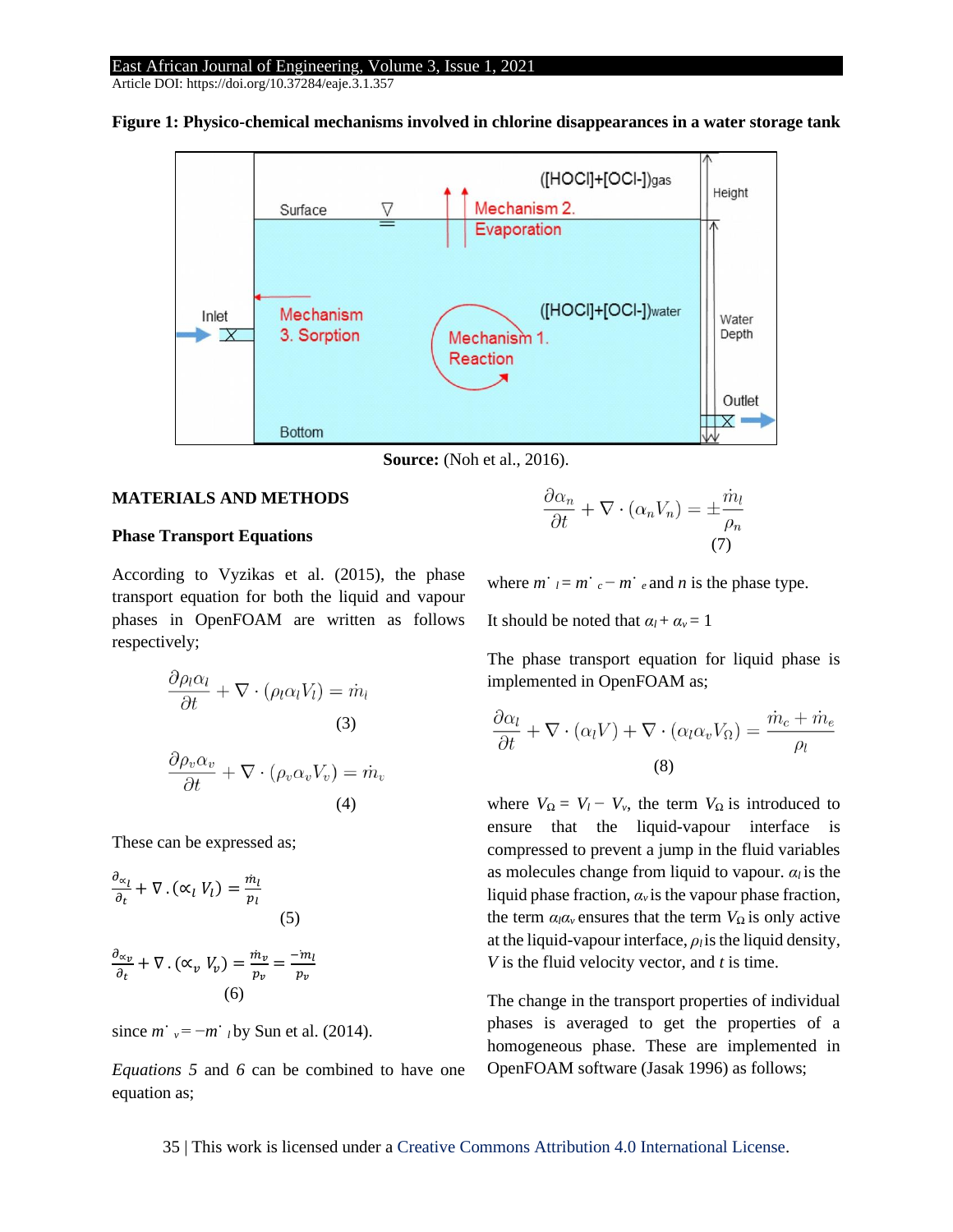Article DOI: https://doi.org/10.37284/eaje.3.1.357

$$
p = \alpha_l p_l + \alpha_l p_l
$$
  
\n(9)  
\n
$$
\mu = \alpha_l \mu_l + \alpha_v \mu_v
$$
  
\n(10)  
\n
$$
k = \frac{k_l k_v}{\alpha_l k_l + \alpha_v k_v}
$$
  
\n(11)  
\n
$$
c_p = \alpha_l c_{pl} + \alpha_v c_{pv}
$$

(12)

where  $\mu_l$  and  $\mu_\nu$  are the liquid and vapour viscosities respectively,  $k_l$  and  $k_v$  are the liquid and vapour thermal conductivities respectively,  $c_{pl}$  and  $c_{pv}$  are the liquid and vapour specific heat capacities, respectively.

### **Evaporation Model**

In the interest of evaporation only, we considered the Hertz-Knusden formula, which is grounded on kinetic theory for gases (Persad & Ward, 2016). The equation is as follows;

$$
\dot{m_e} = C_e \sqrt{\frac{M}{2\pi RT_{sat}}} \cdot \left(P^* - P_{sat}\right)
$$
\n(13)

where  $m \cdot_e$  is the evaporation rate,  $P^*$  is the vapour partial pressure,  $P_\nu$  is vapour pressure, M is the molar mass, *Ce* is the evaporation accommodation coefficient, *Psat* and *Tsat* are saturated pressure and temperature respectively, and *R* is the universal gas constant.

Relating pressure to temperature for saturation condition, the Clausius-Clapeyron equation is used (Koutsoyiannis, 2012). This is written as;

$$
\frac{dP}{dT} = \frac{H}{T_{sat}(\phi_v - \phi_l)}
$$
\n(14)

vaporization (J/kg). By separating variables, *Equation 14* is written as;

$$
dP = \frac{H}{T_{sat}(\phi_v - \phi_l)}dT
$$
\n(15)

Assuming that *T*<sup>∗</sup> and *P*<sup>∗</sup> are close to the saturation condition, *Psat* and *Tsat*, *Equation 15* yields;

$$
(P^* - P_{sat}) = \frac{H}{T_{sat}(\phi_v - \phi_l)}(T^* - T_{sat})
$$
  
(16)

Substituting *Equation 16* into *Equation 13* yields;

$$
\dot{m}_e = C_e \sqrt{\frac{M}{2\pi RT_{sat}}} \cdot \left(\frac{H}{T_{sat}(\phi_v - \phi_l)}(T^* - T_{sat})\right)
$$
\n(17)

*Equation 17* can be written as;

$$
\dot{m}_e = C_e \sqrt{\frac{M}{2\pi RT_{sat}}} \cdot H \cdot \left(\frac{\rho_l \rho_v}{\rho_l - \rho_v}\right) \left(\frac{T^* - T_{sat}}{T_{sat}}\right)
$$
\n(18)

*Equation 18* was implemented in OpenFOAM to solve for evaporation.

#### **Mathematical Model Equations**

#### *Conservation of Mass*

Assuming that the diffusive fluxes for transport of density are neglected, the equation for conservation of mass, which is also referred to as equation of continuity is written in its differential form as;

$$
\frac{\partial \rho}{\partial t} + \nabla \cdot (\rho V) = 0
$$
\n(19)

where  $\varphi$ <sup>*v*</sup> and  $\varphi$ *l* are inverse of the vapour density and liquid density, respectively, *H* is the latent heat of where  $\rho$  is density, t is time, and V is flow velocity vector field.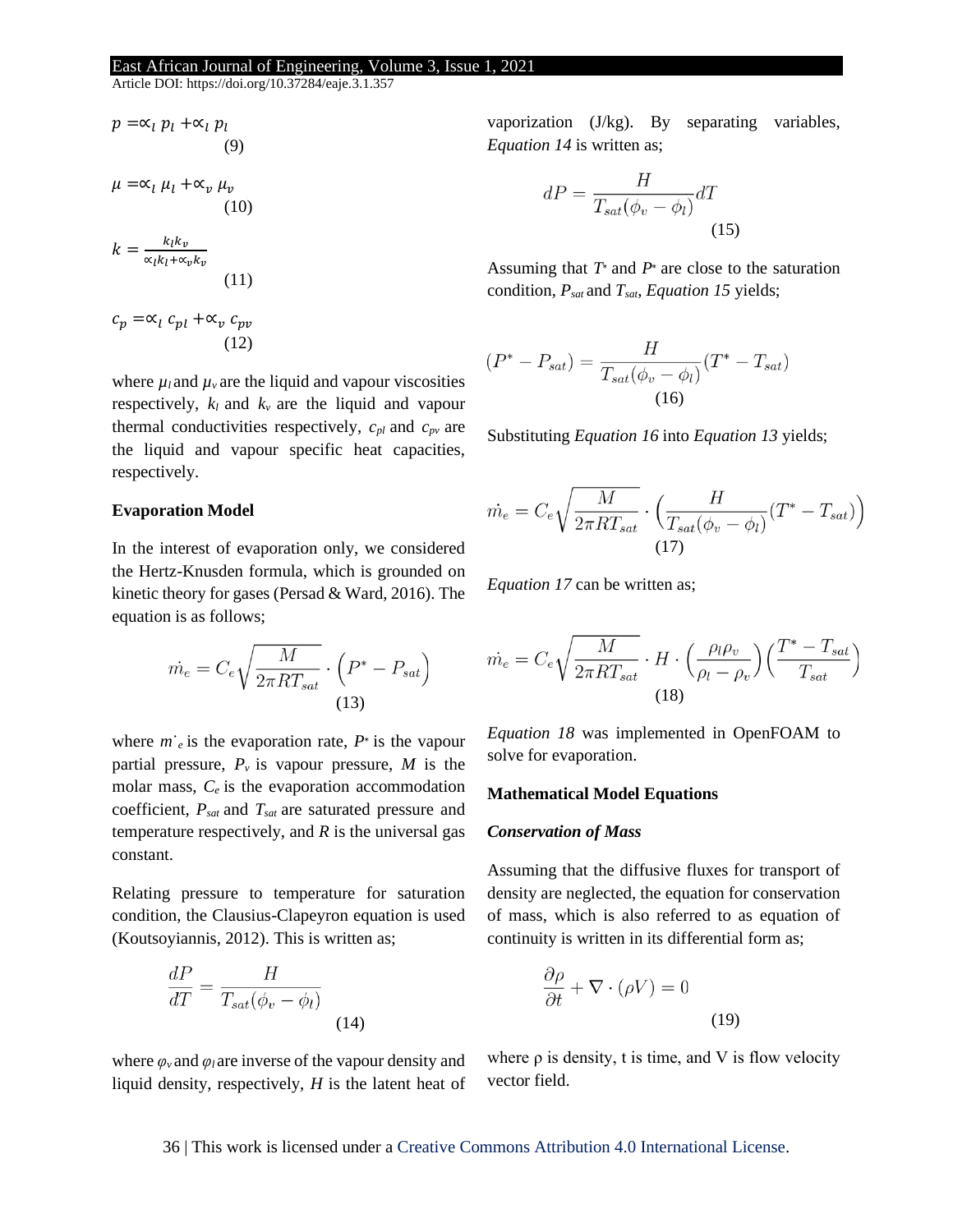Article DOI: https://doi.org/10.37284/eaje.3.1.357

For incompressible flows, equation (19) becomes;

$$
\nabla\cdot\,V=0
$$

(20)

### *Conservation of Momentum*

According to Batchelor (1967), the equation of motion is written in its conservative form as;

$$
\frac{\partial(\rho V)}{\partial t} + \nabla \cdot (\rho V V) = -\nabla p + \nabla \cdot \tau + \rho g + F
$$
\n(21)

where  $\tau$  is the deformation tensor and  $F$  is the continuum surface force (CSF) vector expressed by Brackbill et al. (1992) as follows;

$$
T = \pi(\nabla V + \nabla V^T)
$$
\n(22)

$$
F = \sigma k \left(\frac{2p}{p_l + p_v}\right) \nabla \propto \approx \sigma k \nabla \propto
$$
\n(23)

The modified pressure '*p* − *ρgh*' in OpenFOAM code is adopted in inter Condensating Evapourating Foam Solver removing the hydrostatic pressure *ρgh*  from the pressure *p*. This is very vital in order to specify pressure at the boundaries of a space domain. The gradient of pressure,

∇*p* is written as;

$$
\nabla p = \nabla p - rgh + \nabla (\rho g \cdot h)
$$
\n(24)

But  $\nabla (\rho g \cdot h) = \rho g + g \cdot h \nabla \rho$ , hence *Equation 2*) becomes;

$$
\nabla p = \nabla p - rgh + \rho g + g \cdot h \nabla \rho \tag{25}
$$

Substituting *Equations 22, 23* and *25* into *Equation 21* yields;

$$
\frac{\partial \rho V}{\partial t} + \nabla \cdot (\rho V V) = -\nabla p_{-rgh} - g \cdot h \nabla \rho + \nabla \cdot \left[ \mu (\nabla V + \nabla V^T) \right] + \sigma \kappa \nabla \alpha
$$
\n(26)\n
$$
\frac{\partial \rho h}{\partial t} + \nabla \cdot (\rho h V) = \nabla \cdot (k \nabla T) + S_c
$$
\nwhere the surface curvature  $\kappa$  is defined by Sun et\n(28)

where the surface curvature  $\kappa$  is defined by Sun et al. (2014) as;

(27)

$$
\kappa = -\nabla \cdot \frac{\nabla \alpha}{|\nabla \alpha|}
$$

where  $\mu$  is dynamic viscosity,  $\rho$  is the fluid density, *V* is fluid velocity vector, *p*−*rgh* is pressure excluding hydrodynamic pressure, g is the acceleration due to gravity,  $\sigma$  is the surface tension, and  $\alpha$  is phase fraction.

### *Conservation of Energy*

Leaving out the specific kinetic energy term as the fluid motion considered here is low, the energy equation suggested by Sun et al. (2014) is given by;

where 
$$
S_o
$$
 is the source term defined as  $S_o = m^* * h$ ,  $h$  is the specific energy. where;

$$
h = \frac{\alpha_l \rho_l h_l + \alpha_v \rho_v h_v}{\alpha_l \rho_l + \alpha_v \rho_v}
$$
\n(29)

With

$$
h_l = c_{pl}(T - 299.15), h_v = c_{pv}(T - 299.15)
$$

## **Kinetics of Chlorine Decay in Water Reservoirs**

According to Rossman et al. (1994), the decay rate of residual chlorine due to different reactions within the bulk aqueous phase is assumed to be in proportion to its concentration. This is expressed as;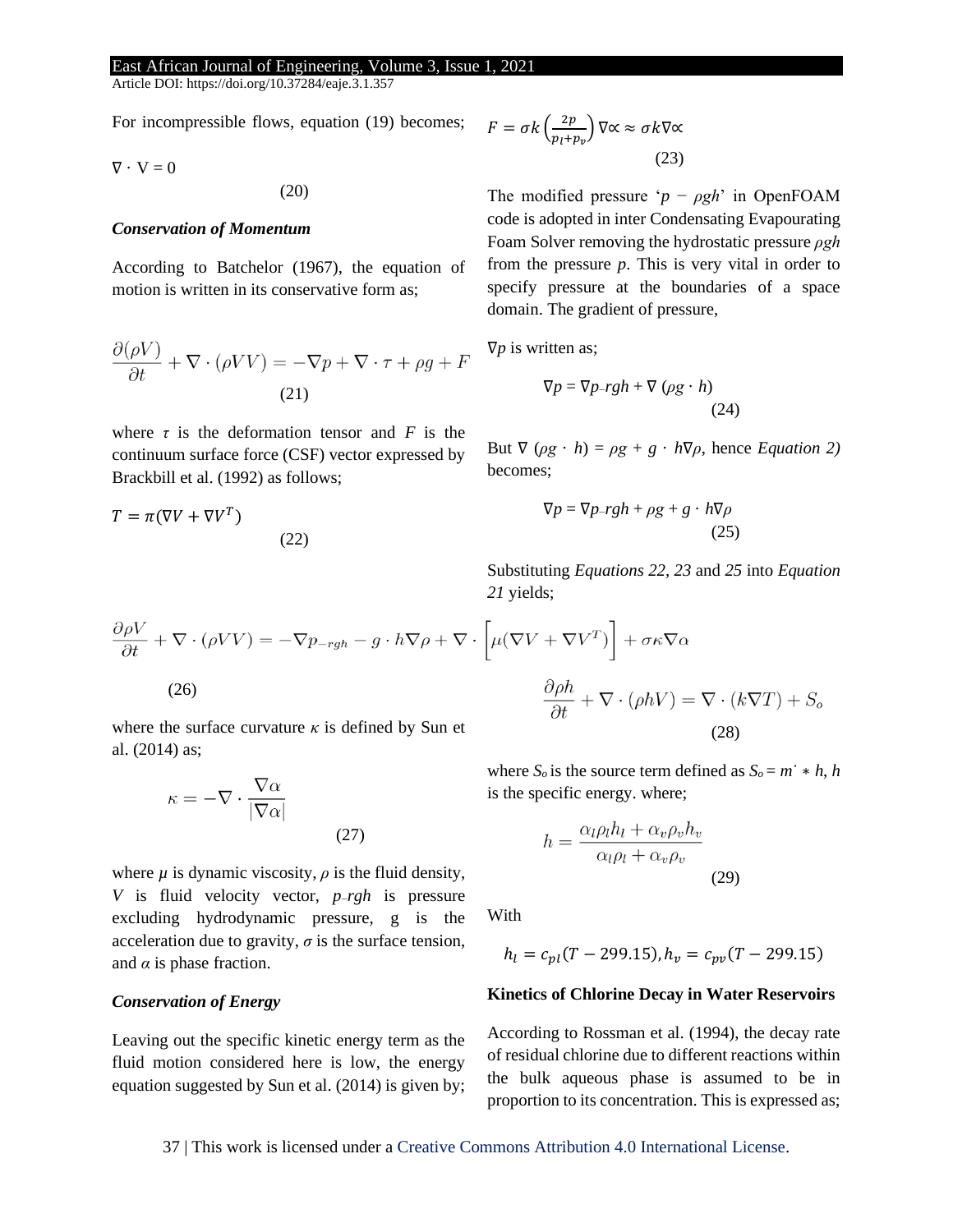(31)

(33)

Article DOI: https://doi.org/10.37284/eaje.3.1.357

$$
\frac{dC_r}{dt} = -\eta C_r
$$

where  $C_r$  is the residual chlorine at the time  $t$  and  $\eta$ is the decay rate constant. Solving *Equation 31* yields;

$$
Cr = Coe-\eta t \tag{32}
$$

where  $C<sub>o</sub>$  is the initial chlorine concentration. Different scholars like Rossman et al. (1994), Chambers (1995), AWWARF (1996), among others, define the first-order decay rate coefficient *η*  as;

$$
\eta=\eta_b+\eta_w
$$

where  $\eta_b$  and  $\eta_w$  are the chlorine bulk decay and wall decay rate constants, respectively. In order to add the evaporation rate constant,  $(m<sub>e</sub>)$  to the first-order chlorine decay model in equation (32), we added it by expressing the first-order decay rate coefficient *η* as;

(34)

$$
\eta = \eta_b + \eta_w + \dot{m}_e
$$

Hence *Equation 32* becomes:

$$
C_r = C_{oe} - (\eta^b + \eta^w + \dot{m}^e)t
$$
  
(35)

*Equation 33* can then be used to calculate the residual chlorine in the water at any time, *t*.

Although various researchers like Powell et al. (2000), Hua et al. (1999) and many others have put a lot of efforts into studying the factors affecting both chlorine bulk  $(\eta_b)$  and wall decay  $(\eta_w)$ constants, the rate of evaporation (*m*˙*e*) and factors influencing it have been completely left out.

## **Experimental Determination of Residual Chlorine**

The materials that were used in determining residual chlorine in water include a Digital colorimeter, test tube, water under test, DPD powder and a beaker. DPD powder was added to the water sample in a test tube after being collected using a beaker from the water storage tank. Water in the test tube changed the colour to pink, and the test tube was later inserted into the meter that read the residual chlorine automatically. The results at different temperatures were as in *Table 1*.

The graph of residual chlorine against temperature is depicted in *Figure 2*. It shows a steady drop in RCI with increase in temperature.

| Temperature $(K)$ | <b>Residual Chlorine(mg/l)</b> |  |
|-------------------|--------------------------------|--|
| 300.15            | 0.80                           |  |
| 299.95            | 0.87                           |  |
| 299.85            | 0.93                           |  |
| 299.55            | 0.94                           |  |
| 299.45            | 1.00                           |  |
| 299.15            | 1.05                           |  |
| 299.15            | 1.13                           |  |
| 299.05            | 1.20                           |  |
| 298.85            | 1.24                           |  |
| 298.75            | 1.30                           |  |

**Table 1: Table showing residual chlorine in water at different Temperatures in a water storage tank.**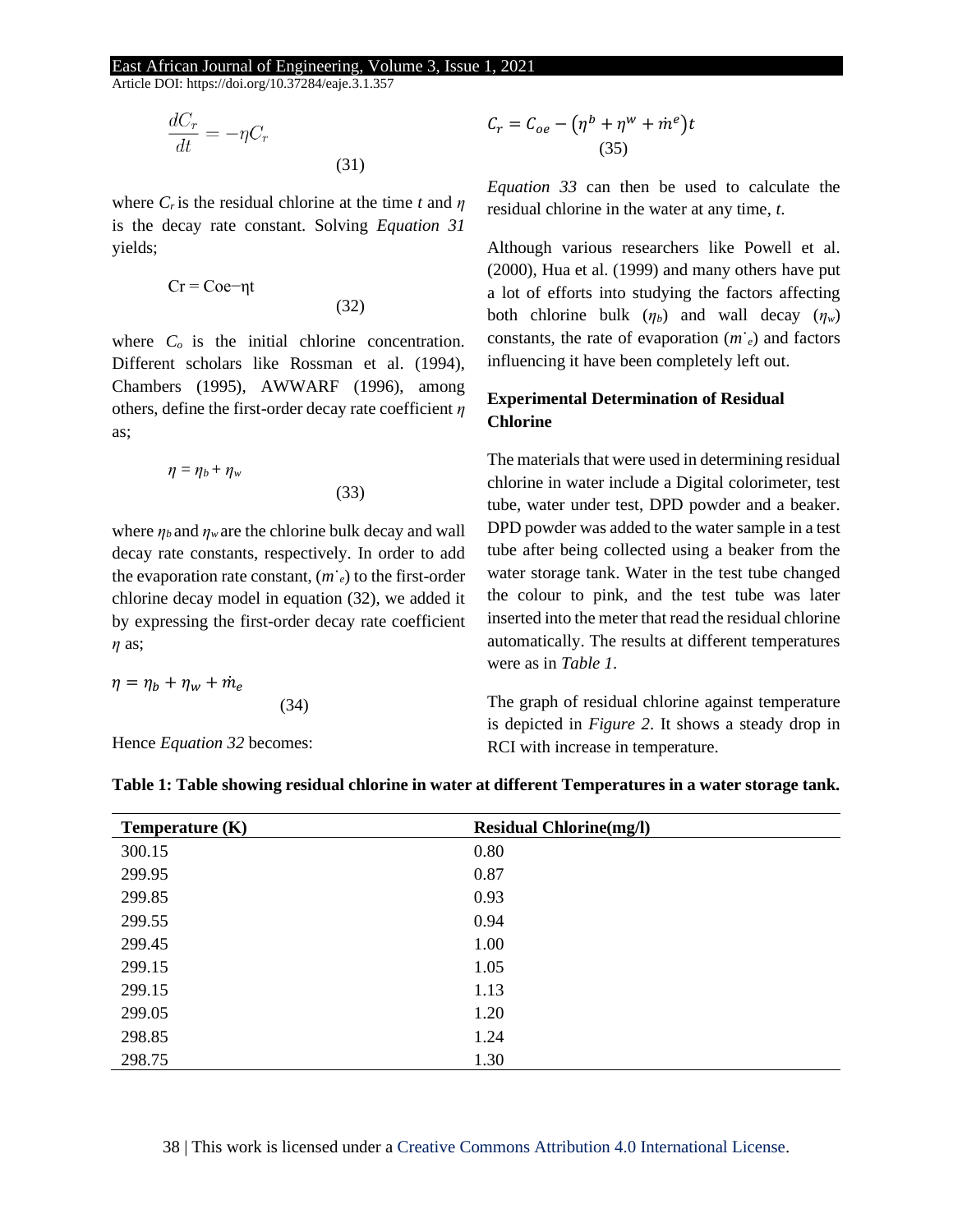Article DOI: https://doi.org/10.37284/eaje.3.1.357



**Figure 2: A graph of residual chlorine concentration against temperature in a water storage tank.**

### **Numerical Simulation and Results**

### *Temperature, Velocity and Pressure Distributions*

At the beginning of the experiment, the temperature distribution is stratified due to the fixed temperature boundary condition specified at the top wall of the storage tank. A no-slip boundary condition is applied to all the walls of the water storage tank. The top wall is fixed at a uniform temperature of 318.15 K. The other walls are maintained at zero-gradient temperature condition. The vapour velocity is initially  $(0 0 0)$  m/s

*Figure 3* shows the water temperature contours within a water storage tank. We observe that the temperature increases with time. The temperature increase is primarily near the top wall because of the temperature boundary condition. A plot of temperature against time shown in

**Figure 3: Temperature distribution at t = 0, 15, 30 and 45 seconds for water in a storage tank**

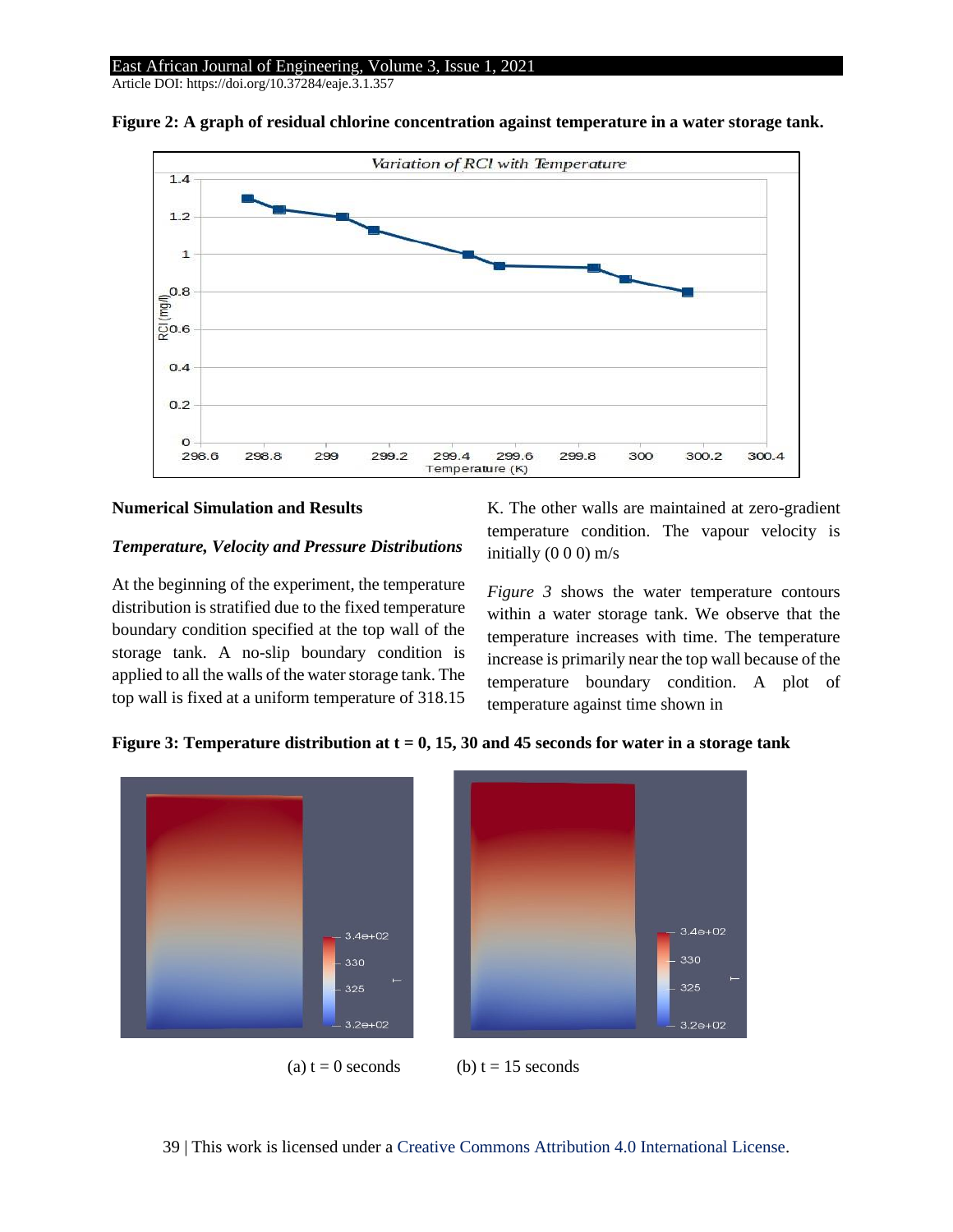Article DOI: https://doi.org/10.37284/eaje.3.1.357



(c)  $t = 30$  seconds (d)  $t = 45$  seconds

*Figure 4* confirms the rise in temperature over time.



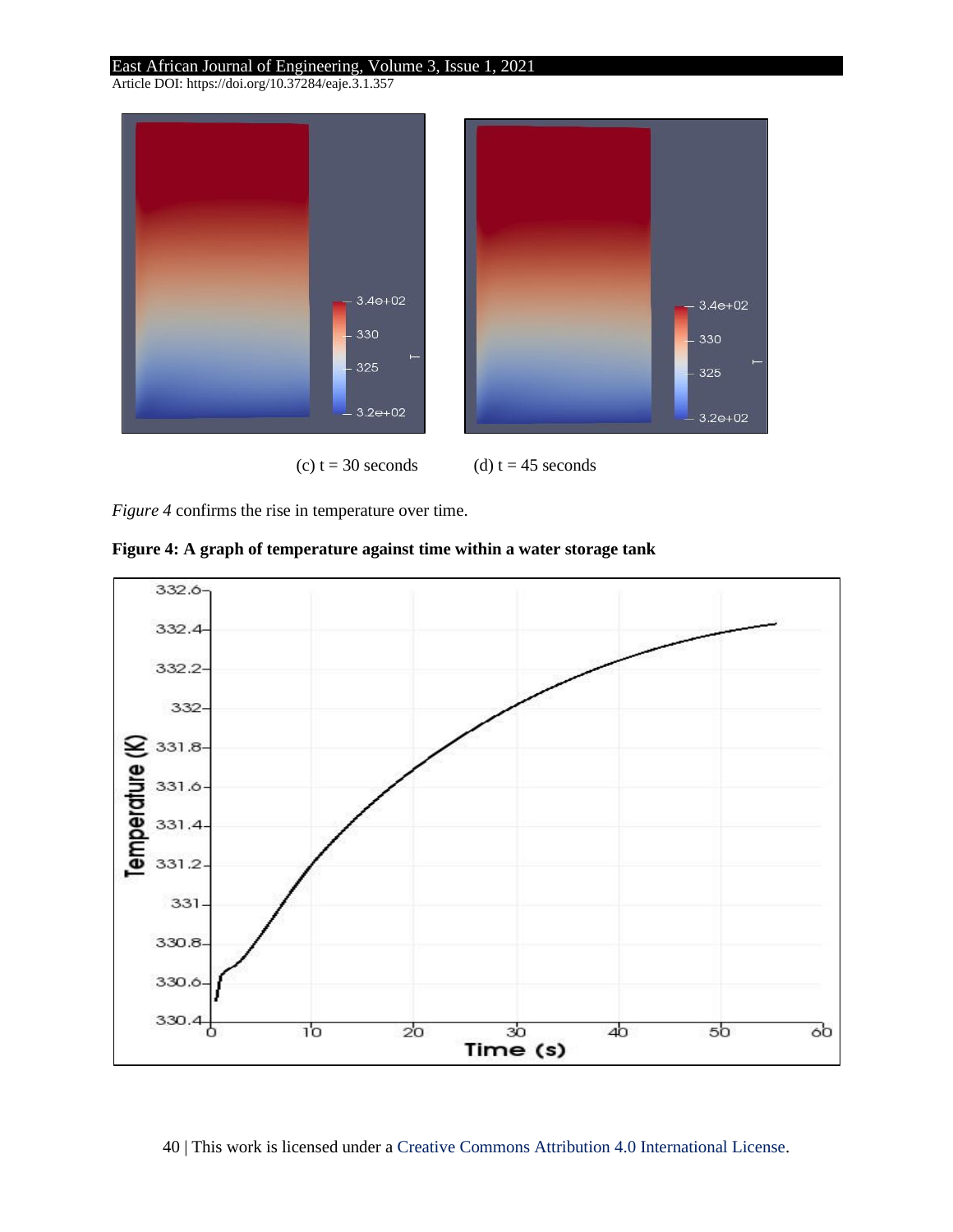Article DOI: https://doi.org/10.37284/eaje.3.1.357



Figure 5: Vapour velocity distribution at t= 0, 15, 30 and 45 seconds, within a water storage tank.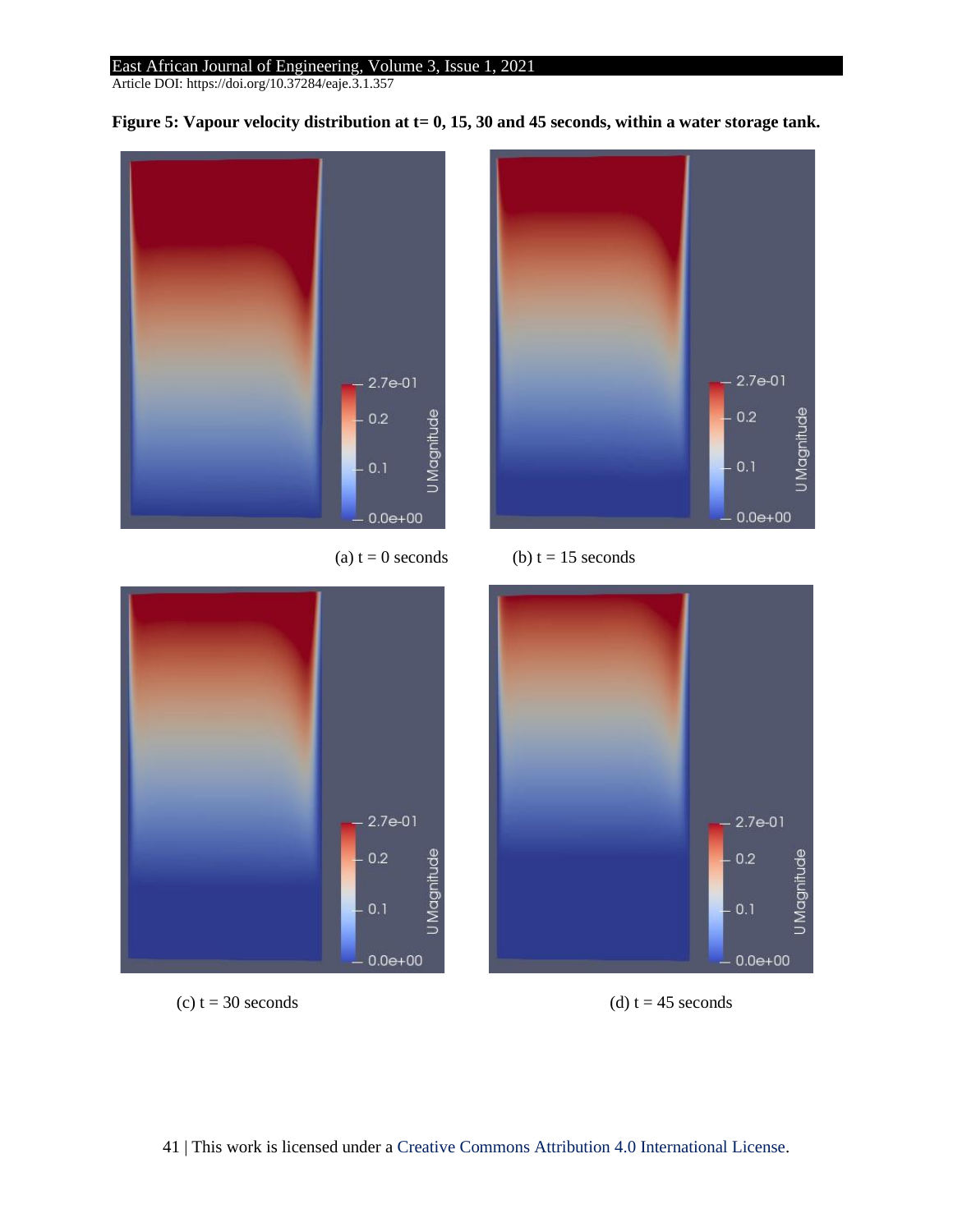

**Figure 6: A graph of Vapour Velocity against time within a water storage tank**



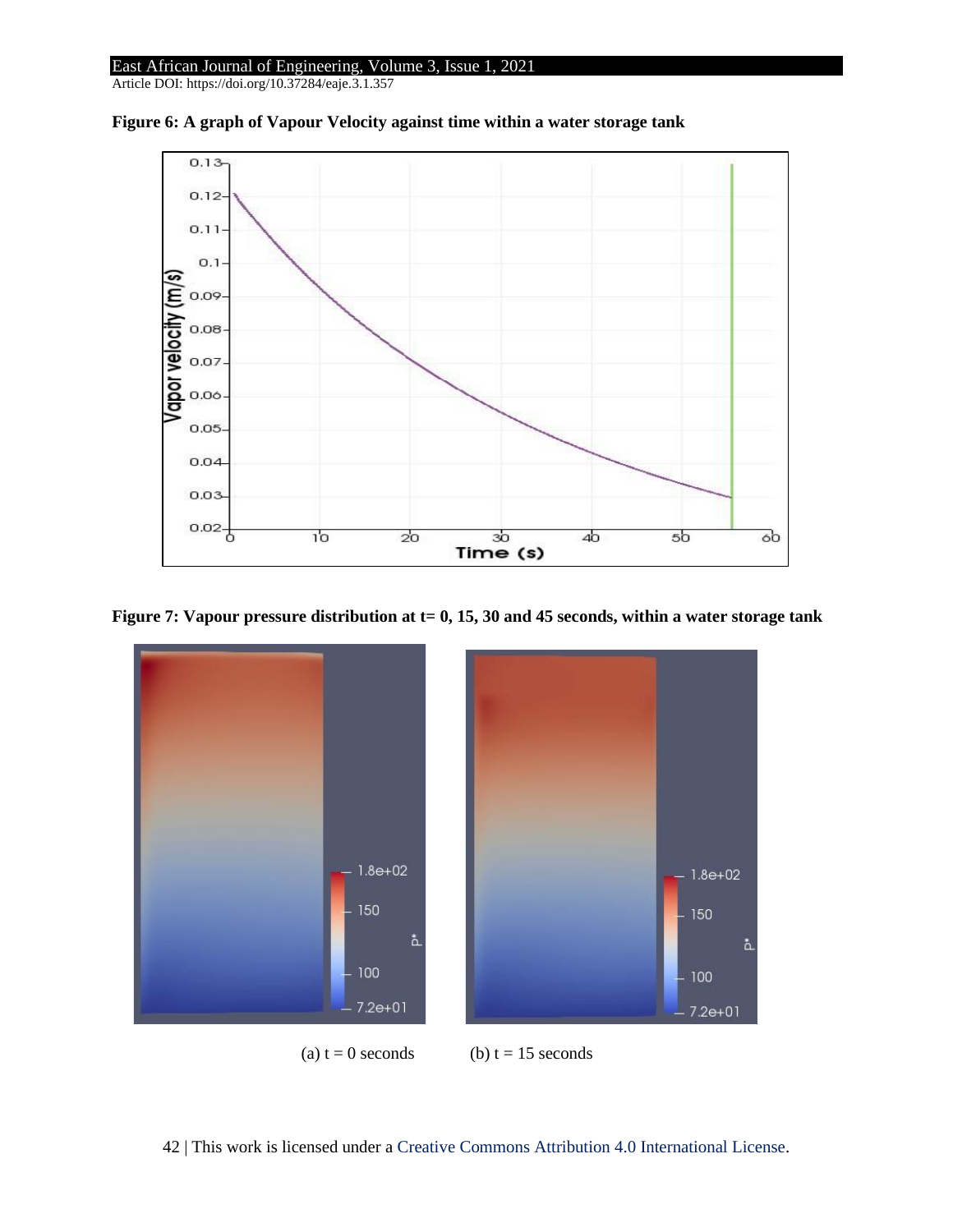Article DOI: https://doi.org/10.37284/eaje.3.1.357



(c)  $t = 30$  seconds (d)  $t = 45$  seconds

**Figure 8: A graph of Vapour Pressure against time within a water storage tank.**

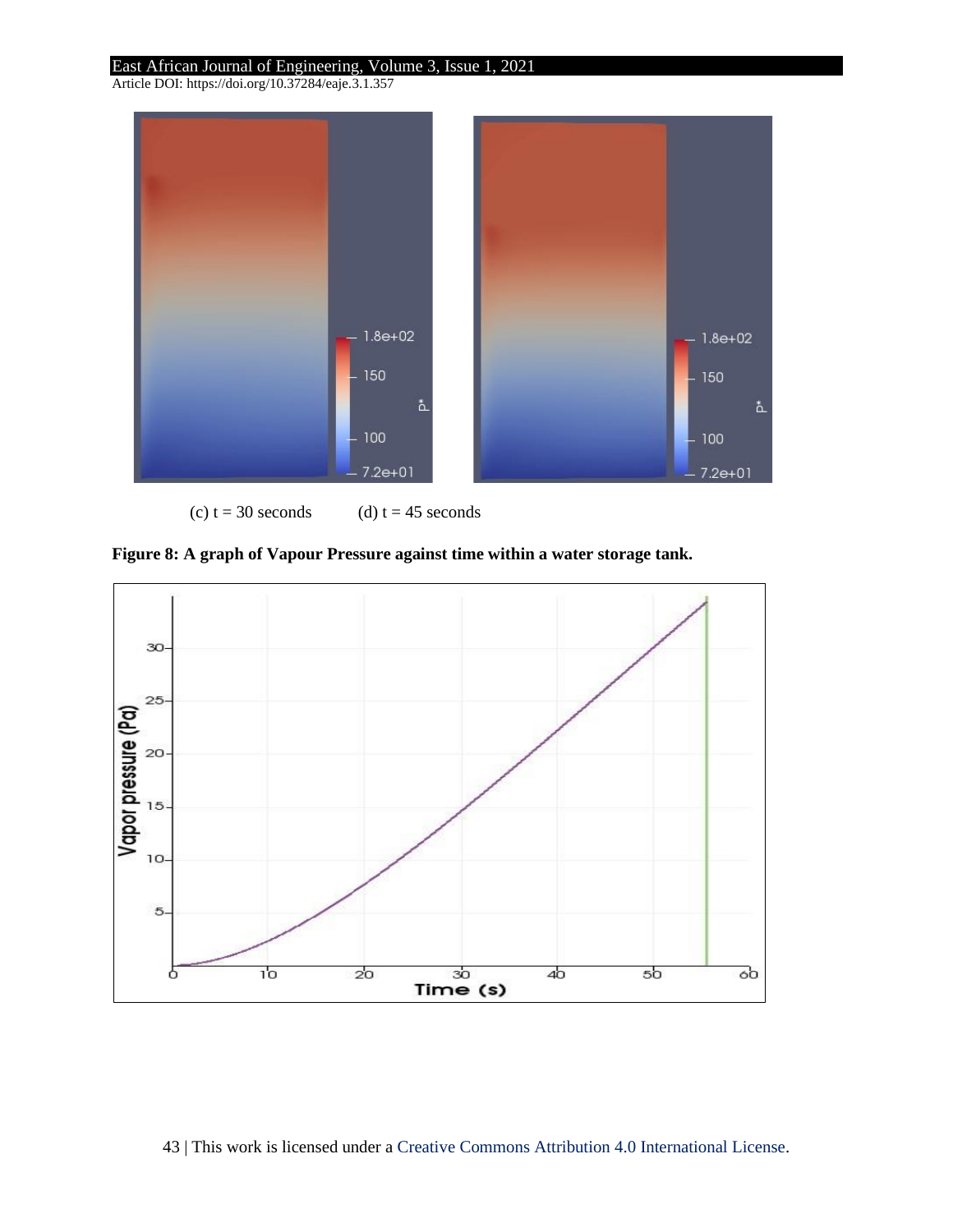

**Figure 9: A graph of Evaporation rate against time within a water storage tank**

*Figure 9* shows that the evaporation rate increases gradually with time. This gradual increase in the rate of evaporation is influenced by the water temperature, vapour pressure and vapour velocity fields.

### **DISCUSSION OF RESULTS**

## **Experimental Determination of Residual Chlorine**

From *Table 1*, experimental results show that the concentration of residual chlorine decreases with increasing temperature, as may be seen graphically in *Figure 2.* Residual chlorine concentration levels were found to be higher at a lower temperature. These results suggest that a higher temperature allows for a more rapid breakdown of the residual chlorine. The rates of chlorine reactions decrease with a decrease in temperature. Chlorine residual in water exits primarily as hypochlorous acid and hypochlorite ion. Higher water temperature leads to greater dissociation of hypochlorous acid, releasing chlorine as gas/vapour, hence reducing the residual chlorine concentration in the water within the storage tank.

## **Effects of Water Temperature, Vapour Pressure and Vapour Velocity on Evaporation**

*Figure 3* shows water temperature distributions at t  $= 0$ , 15, 30 and 45 seconds within a storage tank. Water temperature is seen to increase gradually from the top of the water surface in the storage tank. This is because of the temperature boundary condition applied at the top of the storage tank. From *Figure 4,* there is initially a sharp increase in the temperature with time for about 3 seconds. This shows a linearly direct relationship between temperature and time. Thereafter, a parabolically increasing curve is produced, which later produces a turning point as a maximum. This generally means that there is an increase in the water temperature and later a fall in the temperature. High water temperatures enable the water molecules to move rapidly, hence escaping faster into the vapour phase. Therefore, increasing water temperature increases vaporization as more of the water molecules acquire kinetic energy to turn into vapour. The fall in the water temperature results from the escaping water molecules which take away energy from the water surface. In the water storage tank, conservation of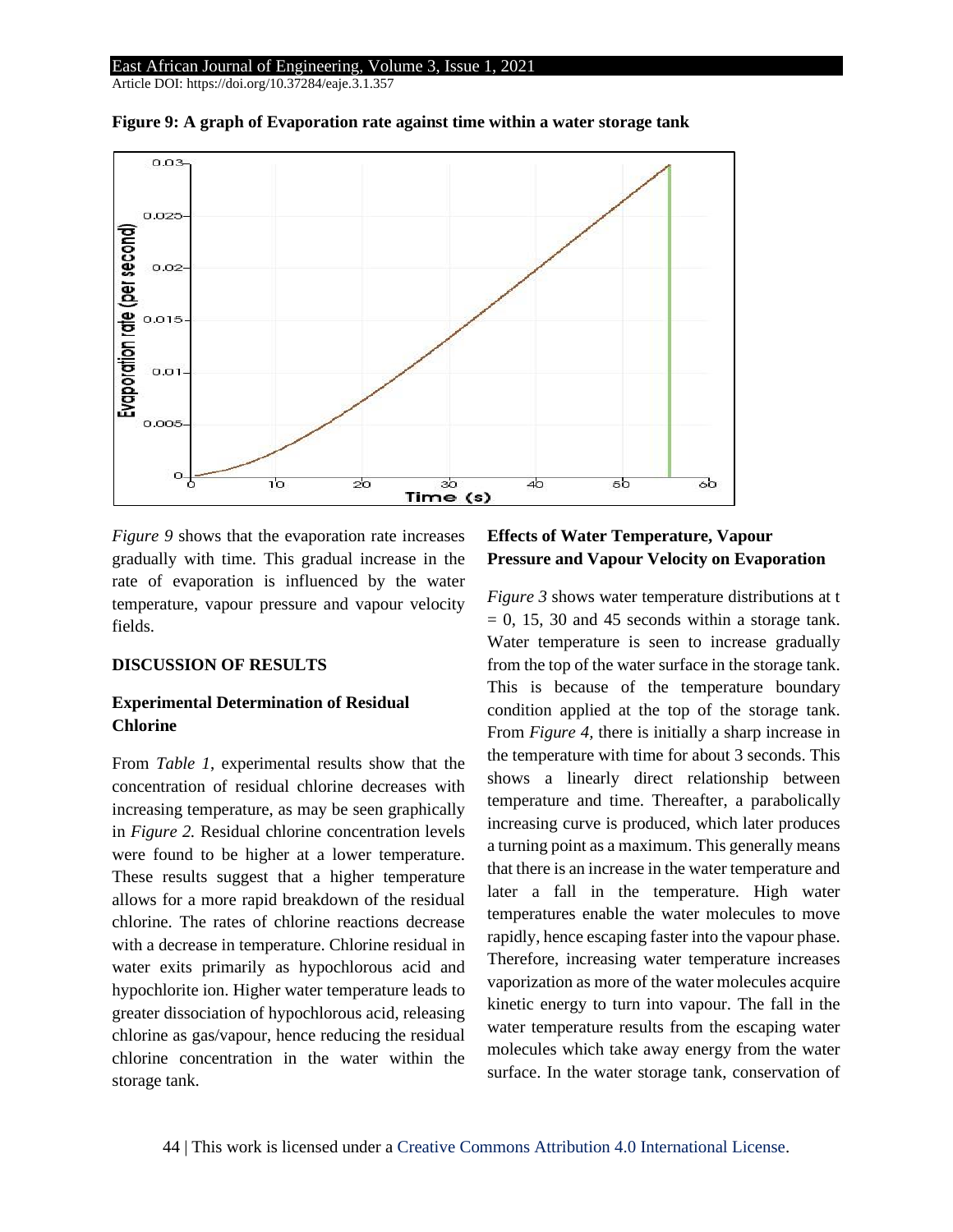kinetic energy enables the water to cool as well as the vapour in contact with it.

*Figure 7* shows that vapour pressure within the water storage tank increases with time with a graphical illustration shown in *Figure 8.* When the water temperature rises, its molecules acquire sufficient kinetic energy to overcome the forces holding them in the water and they escape into the vapour phase. By escaping into vapour, a large number of molecules is accumulated into the vapour phase above the water, and this produces a pressure called vapour pressure. Increasing the water temperature increases both the average kinetic energy of the molecules in the water and the range of kinetic energy of the individual molecules. A fraction of the water molecules acquires energy enough for them to overcome the forces holding them but cannot escape into the vapour phase unless these molecules are at the water surface. The initial vapour pressure within the storage tank is approximately zero since there are yet no molecules in the vapour phase. Some molecules at the water surface, however, acquire enough kinetic energy to escape from the liquid to the vapour phase, hence increasing the vapour pressure within the tank. As soon as some vapour is formed, some of the vapour molecules collide with the water surface and reenter the liquid phase. As the number of vapour molecules increase, the number of collisions between vapour molecules and the surface too increase. In case the equilibrium is reached where the number of water molecules turning into vapour is equal to the number of vapour molecules turning into liquid phase, the vapour pressure remains constant.

*Figure 5* shows vapour velocity distribution within a water storage tank at a time,  $t = 0$ , 15, 30 and 45 seconds. It is shown that the speed of vapour molecules decrease with an increase in time. This is further confirmed by *Figure 6,* where an exponentially decreasing curve with a maximum speed of  $0.12 \text{ ms}^{-1}$  is observed. In a closed water storage tank, an initial increase in the water temperature increases the kinetic energy of the molecules which increases the velocity of the vapour molecules. These vapour molecules collide with each other as well as also with the tank walls, and this slows down the speed of these vapour molecules hence the reduction in the vapour velocity. Also, as the vapour molecules accumulate in the space above the water surface, the mean distance of separation between the vapour molecules are reduced; hence the speed of such vapour molecules are minimized. However, as there is a decrease in the vapour velocity, evaporation is observed to increase, implying that there exists a more significant factor that favours evaporation to continue increasing.

## **Effect of Evaporation on Residual Chlorine in a Water Storage Tank**

*Figure 9* shows that the evaporation rate increases gradually for the first approximately 30 seconds, and thereafter, a sharp increase follows. Generally, there is an increase in the evaporation rate with time.

Chlorine being a volatile gas, can evaporate. Since the boiling point of chlorine is −34*.*04 <sup>0</sup>C as compared with that of water which is 100 $\,^0C$ , it means that chlorine evaporates faster than water. Therefore, at any particular temperature, residual chlorine in water within the storage tank always evaporates faster leaving the water with less or no residual chlorine to prevent the re-growth of microorganisms. This renders water unsafe for domestic consumption especially, drinking.

It can be inferred that there is an inverse relationship between temperature and residual chlorine in water since an increase in water temperature leads to a decrease in the amount of residual chlorine present in water. Now, since an increase in temperature is noted to increase the rate of evaporation, it also implies that the increasing rate of evaporation results in the loss of chlorine residual. Hence, residual chlorine in water within the storage tanks is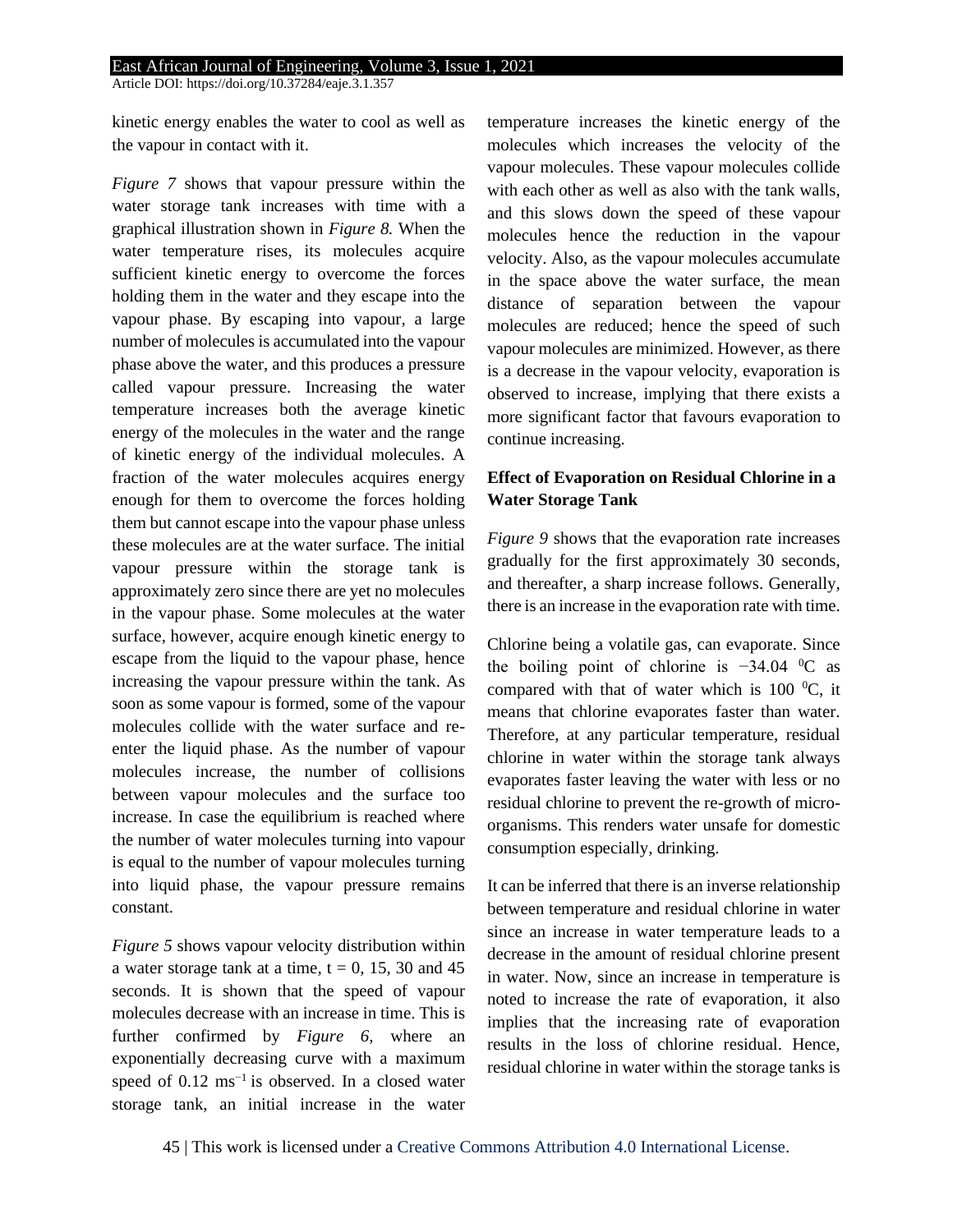highly affected by evaporation and this is against the null hypothesis.

## **CONCLUSIONS**

## **Experimental Determination of Residual Chlorine**

It is shown that an increase in water temperature results in an increase in the rate of decay of residual chlorine. This means that residual chlorine is lost as the water temperature gradually increases. Though the temperature is a vital component for water disinfection while using chlorine, moderate temperatures are preferred to increase the effectiveness of chlorine reactions. Otherwise, very high temperatures may negatively affect the expected outcome of the chlorination process. Previous research work shows that a decrease in the water temperature calls for more contact time between chlorine and water to ensure effective and efficient disinfection. In fact, at high temperatures, chlorine ends up evaporating from the water and this provides favourable conditions for re-growth of the micro-organisms and this results into waterborne disease outbreaks like amoebiasis, bacillary dysentery, cholera, among others, hence leaving water unsafe for consumption.

## **Effects of Water Temperature, Vapour Pressure and Vapour Velocity on Evaporation**

From the results of the numerical simulations, it is confirmed that temperature has an effect on the evaporation rate of chlorinated water in a storage tank. It is deduced that an increase in temperature causes an increase in the evaporation rate. Water molecules at the surface acquire more (energy) heat from the top wall. Due to this increased heat, the water molecules gain kinetic energy resulting in more rapid movement of the water molecules which assists them to overcome the force of attraction and evaporate. Temperature and rate of evaporation are directly proportional to each other, meaning that an increase in water temperature leads to higher

evaporation while a decrease in the water temperature results in lower evaporation rates.

The pressure exerted by a vapour in thermodynamic equilibrium with its condensed phase at a particular temperature in a closed water storage tank is an indication of evaporation rate within the tank. Vapour pressure leads to water molecules escaping from the liquid phase into the vapour phase. It also is observed that high vapour pressure indicates a high evaporation rate as expected. As the water temperature increases, the kinetic energy gained by the water molecules at the surface also increases. This increases the amount of water molecules changing into vapour, thereby increasing the vapour pressure. Our results also indicate a non-linear increase of vapour pressure with the rate of evaporation which agrees with the Clausius-Clapeyron relation.

The speed at which vapour moves over the water surface affects the rate at which evaporation takes place. As the vapour moves further away from the water surface, the vapour pressure is reduced, which allows more water molecules to be converted into vapour. For a closed water storage tank, the vapour velocity is observed to gradually decrease with time. However, the evaporation rate is seen to increase despite the decrease in the vapour velocity. This indicates an inverse relationship between vapour velocity and evaporation rate for closed tanks, contrary to open water sources where an increase in vapour velocity causes an increase in the rate of evaporation.

## **Effect of Evaporation on Residual Chlorine in a Water Storage Tank**

Residual chlorine is easily lost from water through evaporation. Chlorine is a volatile solute while in water and this means that chlorine molecules are able to diffuse in water and escape into vapour over time. Increasing the water temperature speeds up the evaporation rate. Chlorine has a very low boiling point (at −34*.*04 0C) and this means that the residual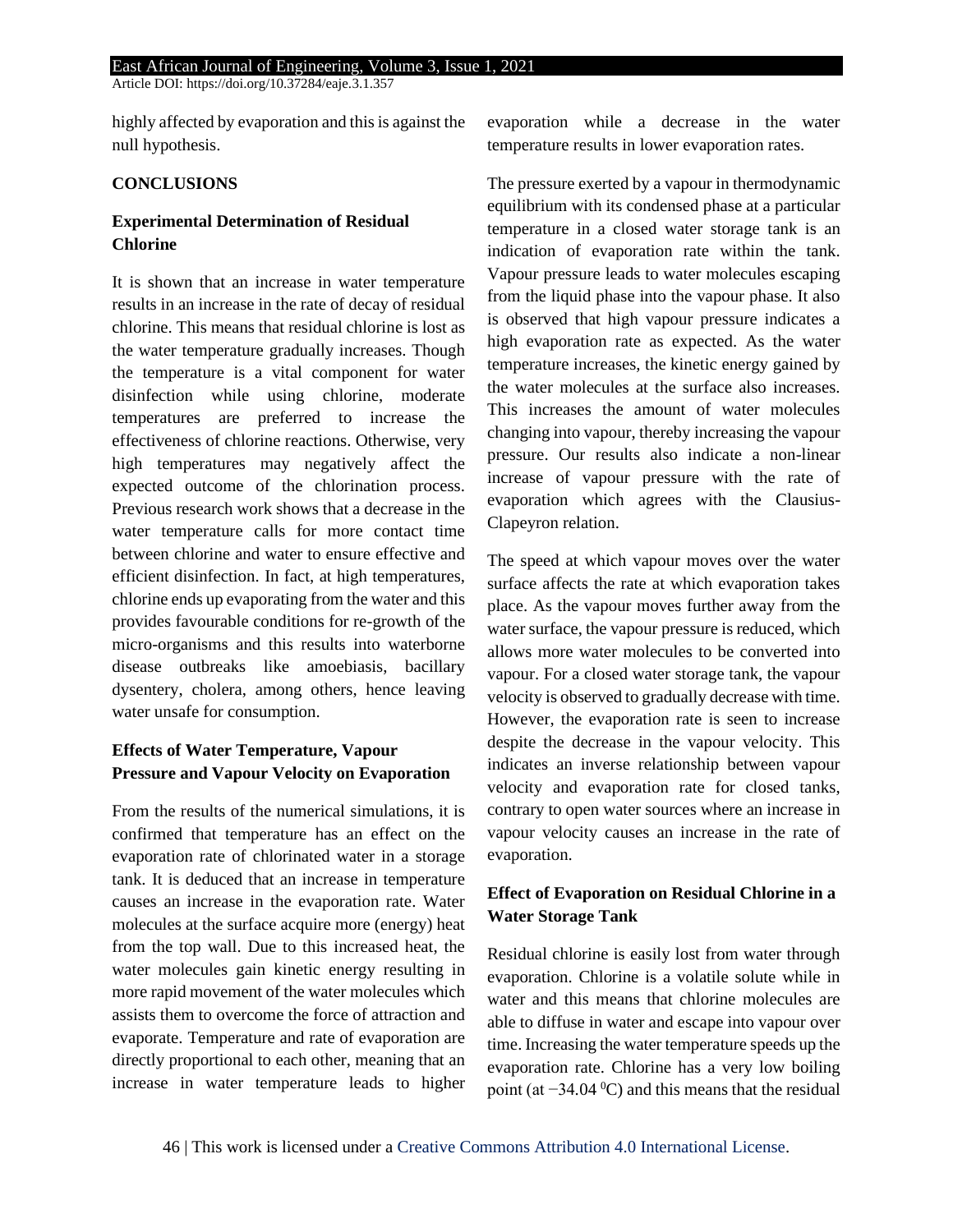Article DOI: https://doi.org/10.37284/eaje.3.1.357

chlorine in water evaporates faster than water which has a boiling point of  $100<sup>0</sup>C$ . Therefore, once there is evaporation taking place within the water storage tank, residual chlorine evaporates and in case of a high increase in the evaporation rate, it could result in little or no residual chlorine left in the water within the storage tank.

Residual chlorine is easily lost from water through evaporation. Chlorine is a volatile solute while in water and this means that chlorine molecules have the ability to diffuse in water and escape into the vapour phase over time. Increasing the water temperature speeds up the evaporation process. Also, when chlorine is added to water in the gaseous form, hypochlorous acid (HOCl), which is the effective antimicrobial agent is produced. Chlorine itself doesn't make much micro-organism killing, but it is responsible for odour as it does not completely react with water, and some of it remains in the form of dissolved gas. When chlorinated water is allowed to stay in the storage tank for so long, some of the chlorine will in turn evaporate, whereupon both the chlorine odour and amount of HOCl in water will diminish. This is because as some of the chlorine departs, the HOCl in the water produces more of it. The longer the water is kept in the storage tank, the less HOCl antimicrobial power it will have and the more susceptible it will be to recontamination with micro-organisms.

## **Data Availability**

The data used to support the findings of this study are available from the corresponding author upon request.

## **Conflicts of Interest**

The authors declare that there are no conflicts of interest regarding the publication of this paper.

## **Nomenclatures**

## **SymbolQuantity Units**

| V                |                                | luid velocity vector $[ms^{-1}]$                  |             |
|------------------|--------------------------------|---------------------------------------------------|-------------|
| $\mathcal C$     | Accommodation coefficient      |                                                   |             |
| m                | Mass of a molecule             | [kg]                                              |             |
| $\boldsymbol{m}$ |                                | Rate of mass transfer $[kgm^3s^{-1}]$             |             |
| M                | Molar mass $[kgmol^{-1}]$      |                                                   |             |
| $\boldsymbol{p}$ |                                | $[Nm^{-2}]$<br>Thermodynamic pressure             |             |
|                  |                                | $p$ -rgh Pressure excluding hydrodynamic pressure | $[Nm^{-2}]$ |
|                  |                                |                                                   |             |
| q                | Heat flux $[Wm^{-2}]$          |                                                   |             |
| S.               | Surface                        | $\lceil m^2 \rceil$                               |             |
| t                | Temperature                    | [K]                                               |             |
| ν                | Specific volume $[m^3kg^{-1}]$ |                                                   |             |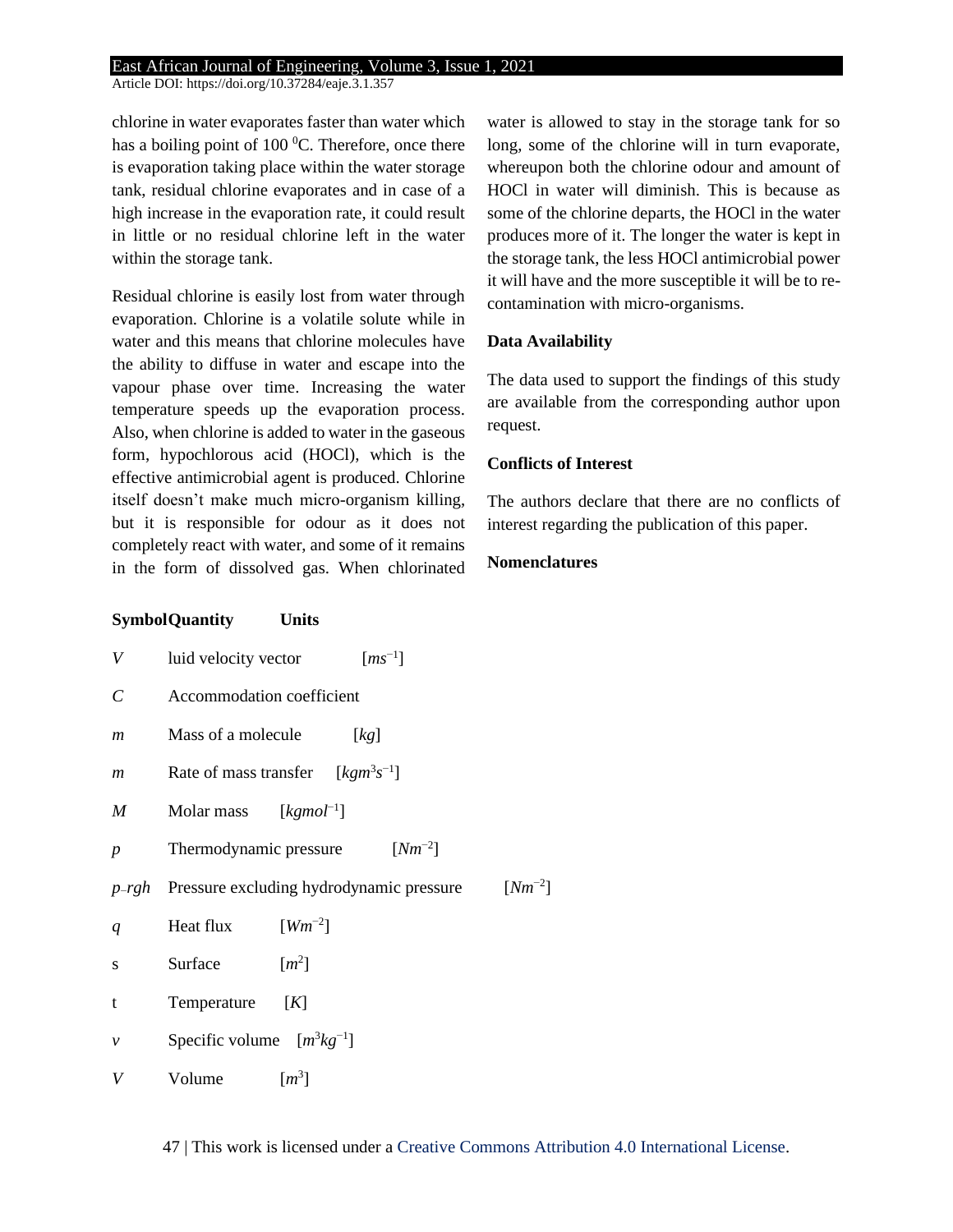Article DOI: https://doi.org/10.37284/eaje.3.1.357

| $\alpha$           | Phase fraction                                |                        |
|--------------------|-----------------------------------------------|------------------------|
| $\rho$             | $\lceil kgm^{-3} \rceil$<br>Density           |                        |
| $\kappa$           | Curvature                                     |                        |
| k                  | $[Wm^{-1}K^{-1}]$<br>Thermal conductivity     |                        |
| $\mu$ ;            | $[m^2s^{-1}]$<br>Fluid viscosity              |                        |
| $m_e$ <sup>-</sup> | $\lceil s^{-1} \rceil$<br>Rate of evaporation |                        |
| $\eta$ ;           | First-order decay constant                    | $\lceil s^{-1} \rceil$ |
| $\eta_{b;}$        | bulk decay rate constant                      | $\lceil s^{-1} \rceil$ |
| $\eta_{w;}$        | wall decay rate constant                      | $\lceil s^{-1} \rceil$ |
| $C_p$              | Specific heat capacity                        | $[Jmol-1K]$            |

### **REFERENCES**

- AWWARF, D. (1996). *W2 tz w. Internal corrosion of water distribution Systems, 1, 900–996*.
- Batchelor, G. K. (1967). An introduction to fluid dynamics. 1967. Cambridge: UP xviii 615.
- Brackbill, J. U., Kothe, D. B. & Zemach, C. (1992). A continuum method for modeling surface tension. *Journal of Computational Physics, 100*(2), 335–354.
- Chambers, A. (1995). *Booktalk*. Thimble Press.
- Clasen, T. & Edmondson, P. (2006). Sodium dichloroisocyanurate (nadcc) tablets as an alternative to sodium hypochlorite for the routine treatment of drinking water at the household level. *International journal of hygiene and environmental health, 209*(2), 173– 181.
- Hua, F., West, J., Barker, R. & Forster, C. (1999). Modelling of chlorine decay in municipal water supplies. *Water Research, 33*(12), 2735–2746.
- Jasak, H. (1996). Error analysis and estimation for the finite volume method with applications to

fluid flows. Doctorate Thesis. Department of Mechanical Engineering Imperial College of Science, Technology and Medicine

- Koutsoyiannis, D. (2012). Clausius–clapeyron equation and saturation vapour pressure: simple theory reconciled with practice. *European Journal of Physics, 33*(2), 295–300.
- Noh, Y., Kim, S.-H., Choi, S.-U. & Park, J. (2016). A review study on major factors influencing chlorine disappearances in water storage tanks. *Journal of Korean Society of Disaster and Security, 9*(2), 63–75.
- Persad, A. H. & Ward, C. A. (2016). Expressions for the evaporation and condensation coefficients in the hertz-knudsen relation. *Chemical Reviews, 116*(14), 7727–7767.
- Pickford, J. (1996). Reaching the unreached: challenges for the 21st century. *Proceedings of the 22nd WEDC Conference*, New Delhi, India, 9-13 September 1996. Water, Engineering and Development Centre, Loughborough University.
- Powell, J. C., Hallam, N. B., West, J. R., Forster, C. F. & Simms, J. (2000). Factors which control

48 | This work is licensed under a [Creative Commons Attribution 4.0 International License.](http://creativecommons.org/licenses/by/4.0/)

 $^{-1}$ ]